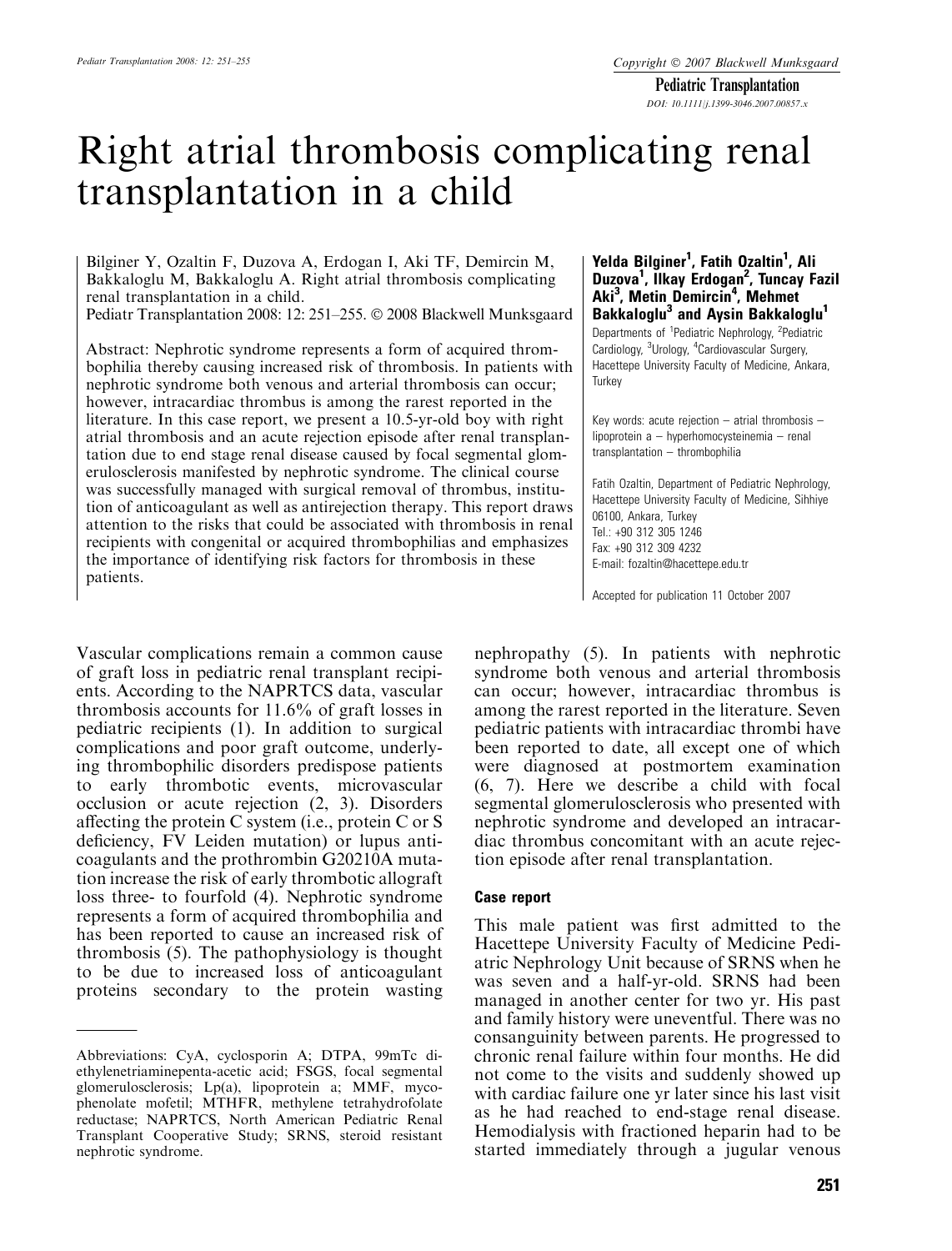

Fig. 1. Right atrial thrombus demonstrated by echocardiography.

catheter whose end was localized in the right atrium. Three wk later, a renal transplant from deceased donor with two HLA mismatch was performed and the catheter was removed. Immunosuppresive protocol was as follows: daclizumab (1 mg/kg days 0, 14, 28, 42, and 60), MMF (250 mg b.i.d), CyA (3 mg/kg/day) and oral prednisone (2 mg/kg/day). Two wk after transplantation, graft function was normal (GFR 173 mL/min/1.73 m2 ). However, pretransplant proteinuria persisted at a level of 3.3 g/24 h. One wk later, the patient had clinical palpitations. Electrocardiogram revealed sinus tachycardia. An echocardiography revealed a thrombus  $(3 \times 1.5 \text{ cm}$  in diameter) in the right atrium (Fig. 1). At that time, the GFR was normal but 2.9 g/day of proteinuria persisted. He was hospitalized and the thrombus was removed surgically. The patient was screened for known risk factors for thrombosis. Of them (i.e., mutations for FV Leiden, prothrombin G20210A, MTHFR C677T as well as levels of homocysteine and lipoprotein a, levels of clotting factors, protein C, S, and antithrombin III), only heterozygous MTHFR C677T mutation and hyperhomocysteinemia were found consistently (Table 1). Plasma folate and vitamin B12 levels were 1.5 ng/mL  $(N 3-17)$ and 120 pg/mL (N 160–900), respectively. Plasma vitamin B6 level was within normal limits. Levels of plasma clotting factors (i.e., FII, FV, FVIII, and FX), which had been high at initial evaluation, returned to normal subsequently. At nine h post-surgical removal of the thrombose, he experienced a focal convulsion, which extended to a generalized tonic–clonic seizure. Since no response to diazepam and phenytoin was

Table 1. Thrombotic risk factors assessed in the patient

|                                     | Patient      | Normal<br>range |
|-------------------------------------|--------------|-----------------|
| Thrombin time (%)                   | 15.7         | $15 - 22$       |
| Fibrinogen (g/L)                    | 428          | 144-430         |
| Activated partial thrombin time (s) | 26.4         | $25 - 40$       |
| ATIII activity (%)                  | 127          | $80 - 120$      |
| Protein C activity (%)              | 131          | $70 - 130$      |
| Free Protein S (%)                  | 150          | $60 - 130$      |
| Antiphospholipid antibody           | Negative     | Negative        |
| Lupus anticoagulant                 | Negative     | Negative        |
| FII (%)                             | 300          | $70 - 120$      |
| FV (%)                              | 180          | $70 - 120$      |
| FVII (%)                            | 85           | $70 - 130$      |
| FVIII (%)                           | 223          | $53 - 170$      |
| FIX (%)                             | 166          | $60 - 170$      |
| FX (%)                              | 128          | $60 - 170$      |
| FXI (%)                             | 118          | $70 - 150$      |
| FXII (%)                            | 86           | $70 - 150$      |
| FXIII (%)                           | 103          | $80 - 130$      |
| Homocysteine (µmol/L)               | 16.1         | $6 - 15$        |
| Lipoprotein a (mg/dL)               | 43.8         | $0 - 30$        |
| FV G1691A (Leiden) mutation         | Negative     |                 |
| Prothrombin G20210A mutation        | Negative     |                 |
| <b>MTHFR</b> mutation               | Heterozygote |                 |

observed, anesthesia with propofol was administered. Cranial computed tomography was normal; however, hemiparesis was noted on the second day following cardiac surgery. Serum creatinine increased gradually from 1.34 to 1.94 mg/dL. DTPA radionuclide scintigraphy showed marked decrease in three functions of the graft, which were suggestive for acute rejection. A probability of an aneurysm of the abdominal aorta was also reported. Doppler ultrasonography of renal artery revealed nonspecific increases in resistive indexes. Magnetic resonance angiography of the transplanted kidney demonstrated no stenosis or occlusion of vessels of the graft. Pulse methyl prednisolone (15 mg/kg, three consecutive days) was given to treat the acute rejection episode. Plasma levels of CyA (both C0 and C2 concentrations) were depressed most likely due to increased metabolism caused by phenytoin. Therefore, CyA was increased to 6 mg/kg to obtain a therapeutic plasma level. Unfractioned heparin was started when thrombocytosis (900 000/mm<sup>3</sup>) was manifested. The serum creatinine level declined gradually to 0.55 mg/dL on the 12th day. He was discharged with a minimal right hemiparesis. Three months after transplantation, he had no complaint except for hypertension most likely due to steroid side effect and minimal loss of strength in the right lower extremity that was detected on physical examination. Proteinuria gradually decreased and completely disappeared within three months following transplantation. His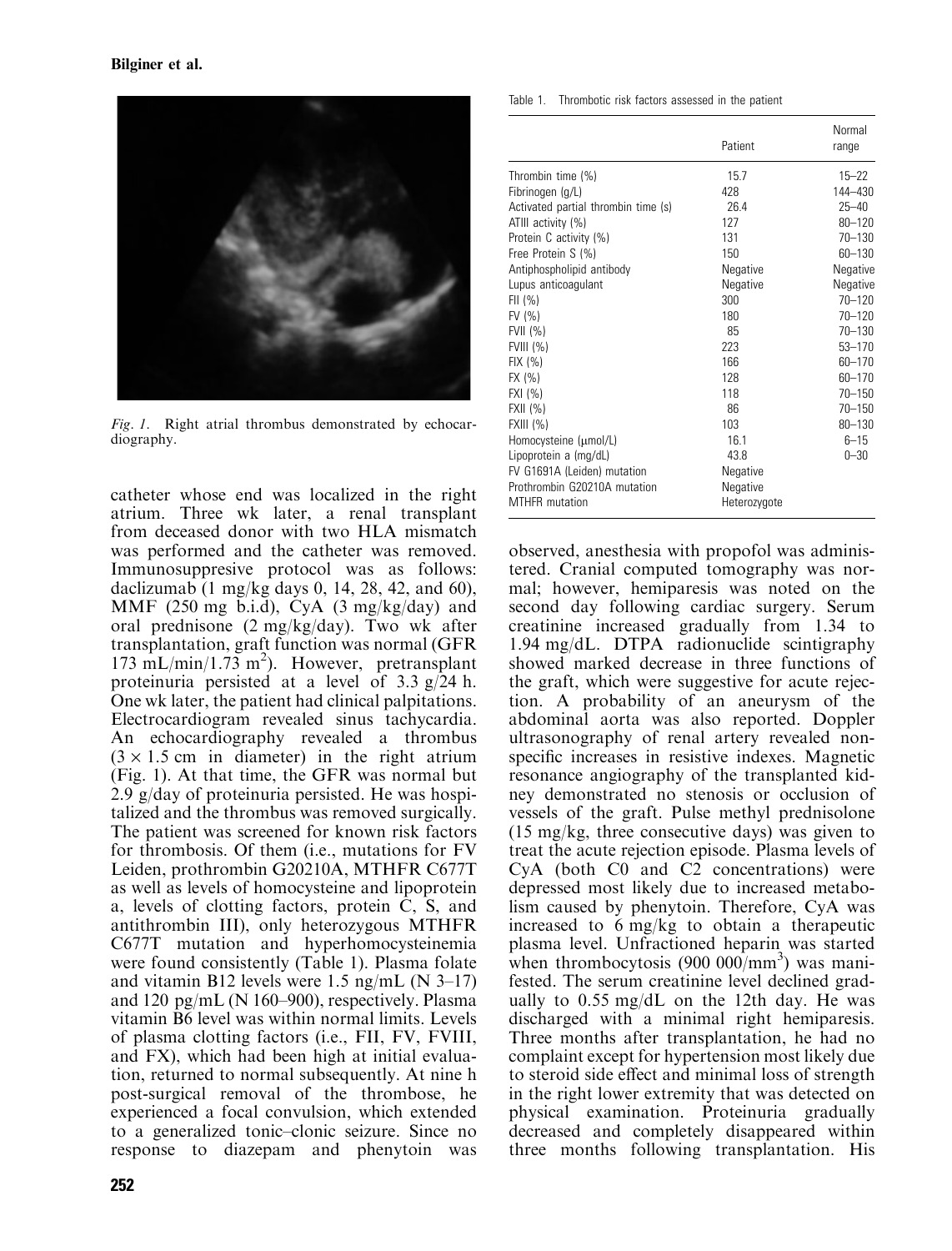laboratory values including GFR were completely normal. Echocardiographic examination was also normal. Steroids were tapered and enalapril was added to treat hypertension. He is now 11-yr old with normal physical examination and normal graft function (current GFR 116 mL/  $\min/1.73 \, \text{m}^2$ ).

### **Discussion**

This is the first report of an intracardiac thrombus complicating renal transplantation in a pediatric patient. Intracardiac thrombus is a rare manifestation of nephrotic syndrome. It has been described in six patients with nephrotic syndrome at autopsy and in one patient who was asymptomatic (6–8).

Renal transplantation improves survival and quality of life for patients with end-stage renal disease. Improvements in immunosuppressive therapy have reduced early allograft loss due to acute rejection to low levels. Early allograft loss, because of acute thrombotic complications, remains a proportionally increasing complication of renal transplantation (1).

Here we present a case of a right atrial thrombosis and acute rejection episode following renal transplantation. In our patient, risk factors for atrial thrombosis were: (i) underlying primary kidney disease, i.e., FSGS, (ii) previous placement of jugular venous catheter, and (iii) heterozygous MTHFR mutation.

Patients with FSGS manifested by nephrotic syndrome are at increased risk for venous and arterial thrombosis (9). Thrombosis of the renal vein is particularly frequent, although both the venous and arterial vasculature, can be involved (9). Proteinuria results in a rise of plasma fibrinogen levels, platelet counts, and lipoproteins, while levels of protein S, C and antithrombin III, which are lost in the urine, are frequently diminished (9). In addition, there is an increase in clotting factors (i.e., FI, FII, FV, FVII, FVIII, FX and FXIII) (9). A significant increase in protein C activity in nephrotic syndrome patients represents a protective mechanism against thrombosis (9). In our patient, FII, FV, FVIII, homocysteine and serum lipoprotein a levels were found to be elevated, which could predispose the patient to thrombosis. These clotting factors returned to normal after proteinuria resolved, which suggested that the abnormalities were related to the nephrotic syndrome. It is well known that in FSGS patients who still have proteinuria, one should wait until anuria develops and thereby proteinuria disappears or should perform bilateral nephrectomy before transplant.

However, renal transplant had to be performed without doing necessary preparation for this patient due to the following reasons: (i) before transplantation the patient did not come to visits for one yr and he showed up with end-stage renal disease, (ii) the patient was living in an area where hemodialysis facilities were not available, (iii) the family was reluctant for peritonel dialysis, and (iv) a kidney with a good HLA matching from a deceased donor in our country where organ donation is limited, was found.

Previous jugular catheter placement could have been a contributing factor for the atrial thrombosis in the presence of acquired thrombophilic state. There are no data in the literature about catheter-related atrial thrombus in patients with kidney disease. However, symptomatic thromboembolic complications of central venous catheters have been reported in 5% of oncology patients (10). Asymptomatic catheter related thrombi are more common, but their clinical significance is unclear (10). We believe that the jugular catheter facilitated the generation of the atrial thrombus in the protrombotic state of our patient.

Other risk factors contributing to thrombosis in our patient could be high plasma  $Lp(a)$  level and hyperhomocysteinemia. Lp(a) is structurally homologous to plasminogen and has a similar effect on coagulation, fibrinolysis, and endothelial function (11). An increased level of  $Lp(a)$  has been reported to be a risk factor for stroke in neonates and children (12–15). A recent metaanalysis has shown a significant association between high Lp(a) levels and the occurrence of venous thromboembolism in adults and has been concluded that the detection of Lp(a) could be of clinical relevance for venous thromboembolism (16). Patients with nephrotic syndrome exhibit high plasma Lp(a) concentrations, which can be reduced with antiproteinuric treatment (17). Patients with end-stage renal disease also have elevated Lp(a) levels, which decrease to values observed in healthy population following renal transplantation (17). Taken together, we believe that increased plasma Lp (a) level is most likely due to nephrotic syndrome and/or end stage renal failure as it returned to normal during the follow-up period and is a significant contributing factor for developing the atrial thrombus and maybe the hemiparesis in our patient. As for hyperhomocysteinemia, another risk factor for thrombosis, this phenomenon was most likely due to folate and vitamin B12 deficiency rather than the presence of the heterozygous MTHFR C677T variant. Of the number of conditions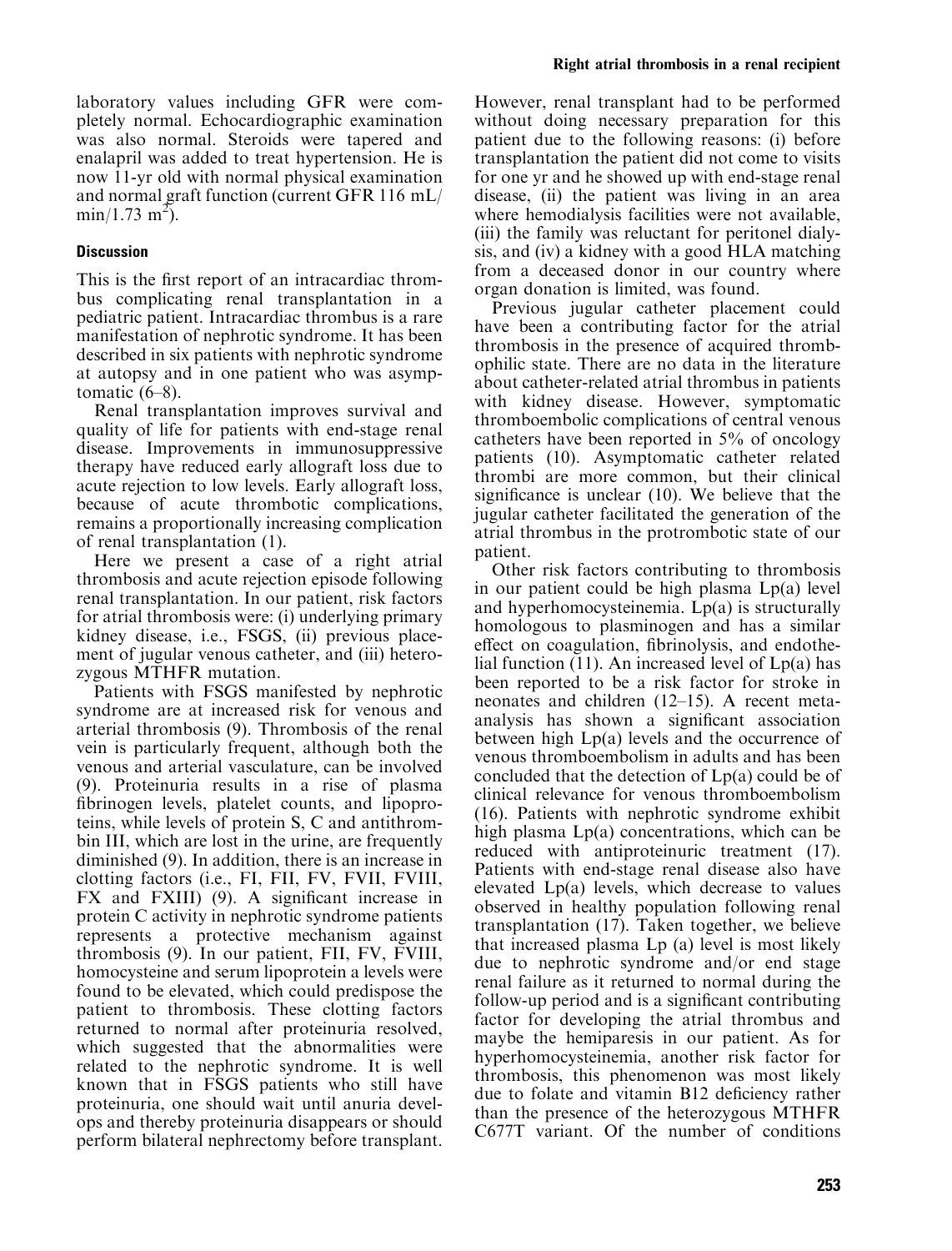potentially involved in the thromboembolic events, hyperhomocysteinemia illustrates the complex interactions between environment and genetic background. Diet, particularly folate intake on one hand and genetic conditions (i.e., MTHFR deficiency), on the other, are major determinants of plasma homocysteine levels. In some reports, homozygous but not heterozygous MTHFR mutations have been found to be related to an elevated plasma homocysteine level, which constitutes an important genetic risk factor for vascular disease (18). However, in a large case-control study, MTHFR C677T gene has not been found to be a risk factor for venous thromboembolism, either in isolation or in combination with FV Leiden or FII mutations (19). MTHFR mutations were initially thought as possible risk factor for coronary thrombosis but many reports have not confirmed this (20). As folate status significantly affects plasma homocysteine levels, it seems likely that folate balance is the dominant factor affecting the plasma homocysteine level. As there is strong evidence of an association between hyperhomocysteinemia and venous thrombosis and fatal coronary artery disease, the influence of the common MTHFR C677T variant is not significant compared to other factors that determine the homocysteine level (21). Taken together, it seems most likely in our patient that hyperhomocysteinemia is the result of folate and vitamin B12 deficiency, which is frequently encountered in nephrotic patients.

Another important finding in our patient was the acute loss of graft function. As the patient already had an atrial thrombosis, we first thought that this could be because of concomitant renal arterial thrombosis. However, we excluded this possibility by magnetic resonance angiography. It is unlikely that the renal impairment accompanied by hemiparesis had been secondary to cardiac surgery with renal hypoperfusion, as urine output during and after surgery did not diminish. Furthermore, renal impairment and hemiparesis were evident on the second day, not an immediate period of the surgery. The patient was suffering from an acute rejection episode. We could not perform a renal biopsy as the patient was receiving unfractioned heparin. However, a good clinical response to anti-rejection therapy confirmed our clinical impression. Possible explanations for the acute rejection episode could be (i) under-immunosuppression through increased metabolism of immunosuppressive drugs because of antiepileptic medication, (ii) renal arterial or arteriolar thrombosis with the prothrombotic state. In

contrast to reversing declining graft function because of acute rejection with immunosuppressive strategies, early allograft loss because of acute thrombotic complications remains an increasing complication of renal transplantation. According to the North American Pediatric Renal Transplant Cooperative Study (NAP-RTCS) data, vascular thrombosis accounts for 11.6% of graft losses in pediatric recipients (1). Children with protein C, S deficiencies or FV Leiden and prothrombin gene mutations are at increased risk for thrombosis. Two pediatric patients with the prothrombin mutation lost three renal allografts because of thrombosis (22). Although Heidenreich et al. (2) found an increased risk of acute rejection episodes within the first 90 days in adult recipients with the FV G1691A (Leiden), prothrombin G20210A and MTHFR T677T variants, this correlation was not found in children (23). In our patient acquired risk factors could be attributed to an increased risk for graft thrombosis and acute rejection episode with impaired graft function. Thrombosis at least of renal arteries was not present in our patient; however, we could not exclude the possibility of microthrombis in smaller branches of the renal arteries. Antirejection therapy with pulse methyl prednisolone and increasing the dosage of the calcineurin inhibitor to achieve therapeutic plasma levels resulted in a favorable outcome.

In conclusion, one should remember that a renal transplant (especially from living donor) should not be performed early in patients with FSGS because of serious thrombotic risks until a balance between coagulation and anticoagulation systems is established. Our patient demonstrates the risks associated with thrombosis in pediatric renal allograft recipients with congenital or acquired thrombophilias and emphasizes the importance of identifying risk factors for thrombosis in these patients.

## Acknowledgment

Dr. Duzova is supported by The Turkish Academy of Sciences (Programme to Reward Successful Young Scientists, A.D/TUBA – GEBIP/2006-6).

## References

- 1. Mcdonald RA, Smith JM, Stablein D, Harmon WE. Pretransplant peritoneal dialysis and graft thrombosis following pediatric kidney transplantation: A NAPRTCS report. Pediatr Transplant 2003: 7: 204–208.
- 2. Heidenreich S, Junker R, Wolters H, et al. Outcome of kidney transplantation in patients with inherited thrombophilia: Data of a prospective study. J Am Soc Nephrol 2003: 14: 234–239.